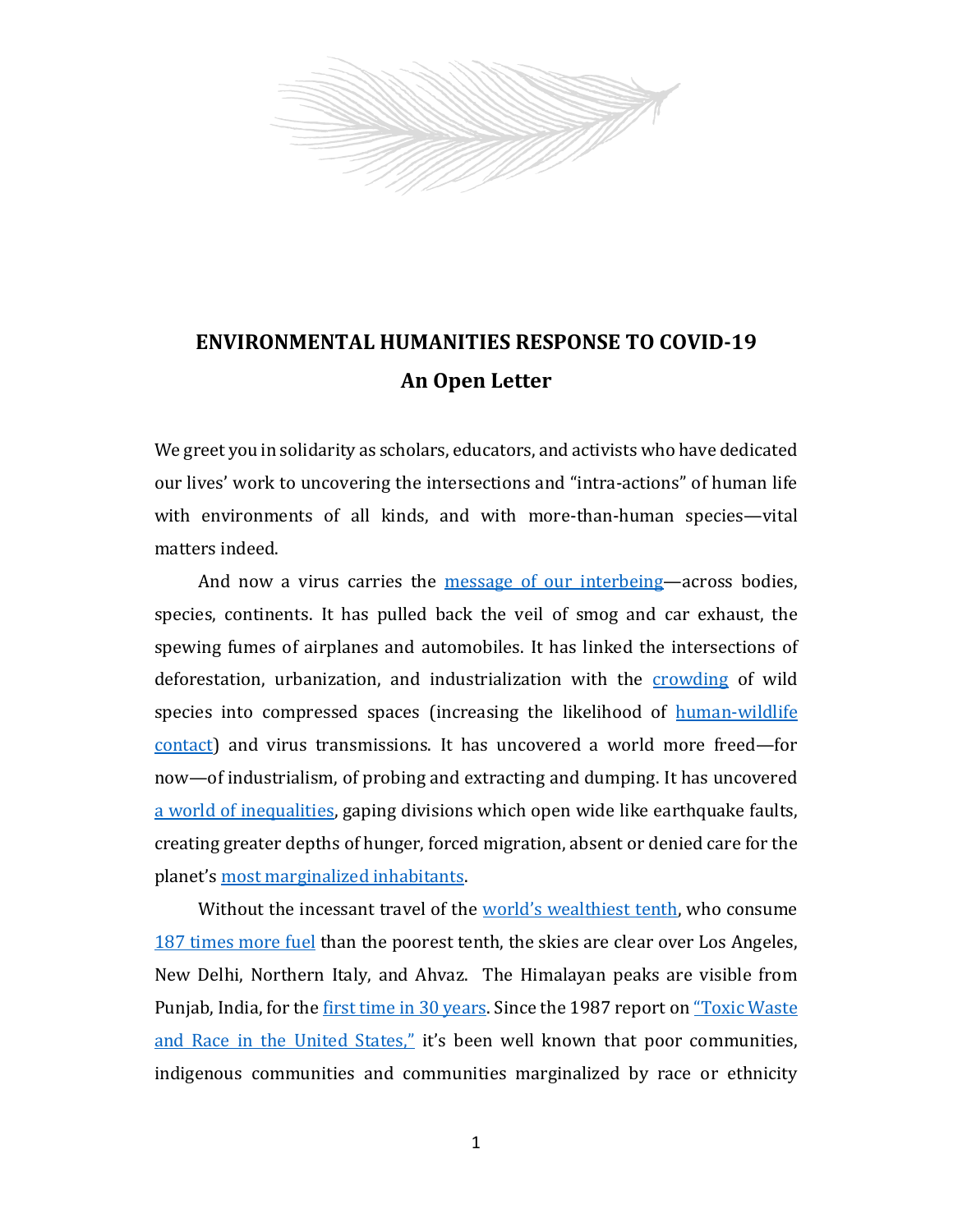

predominantly live in [areas of greatest air pollution.](https://www.lung.org/clean-air/outdoors/who-is-at-risk/disparities) Now a study from Harvard researchers suggests that the [chances of contracting and dying from COVID-19](https://www.nationalgeographic.com/science/2020/04/pollution-made-the-pandemic-worse-but-lockdowns-clean-the-sky/) increase significantly due to air pollution, in particular from tiny particles known as PM2.5. Meanwhile stress hormones in whales are dropping, as fewer ships and tests resound undersea. Without the incessant rumble of car traffic, city-dwellers are hearing birdsongs all day. Without the constant surveillance of human visitors, [wildlife is becoming more visible in urban spaces](https://www.nytimes.com/2020/04/15/magazine/quarantine-animal-videos-coronavirus.html) – wild boar grazing on vegetation in roadway roundabouts in Haifa, Israel; coyotes traversing the Golden Gate Bridge; and dolphins visible in Istanbul's Bosphorus and in the silent ports of Sardinia.

What's left for Environmental Humanities scholars to do? Let's throw in our environmental scholarship and practice to sustain this reprieve from climate change, and step back from the professional structures enforcing inequalities of class, race, gender, species and nation, starting with ourselves. Let's commit to *limit flying*; to *limit our driving*; to schedule our professional meetings and conferences as much as possible on the internet; to eat ethically, ecologically, and locally sourced foods.

First, let's start by saying it to ourselves, and to one another. We commit to limit flying. To limit driving. To eating ethically and ecologically. We recommit ourselves to working for social justice, equity, and democracy, both within the human family and in multispecies forms, particularly since the pandemic has and will continue to hit [vulnerable and marginalized populations](https://www.npr.org/2020/04/20/839138181/indian-health-service-doctor-details-heavy-covid-19-impact-on-navajo-nation) the hardest, [reinforcing existing hierarchies.](https://www.nytimes.com/2020/04/07/us/coronavirus-race.html)

Only after this recommitment are we inviting our peers, our students, our families and friends to join in this collective Environmental Humanities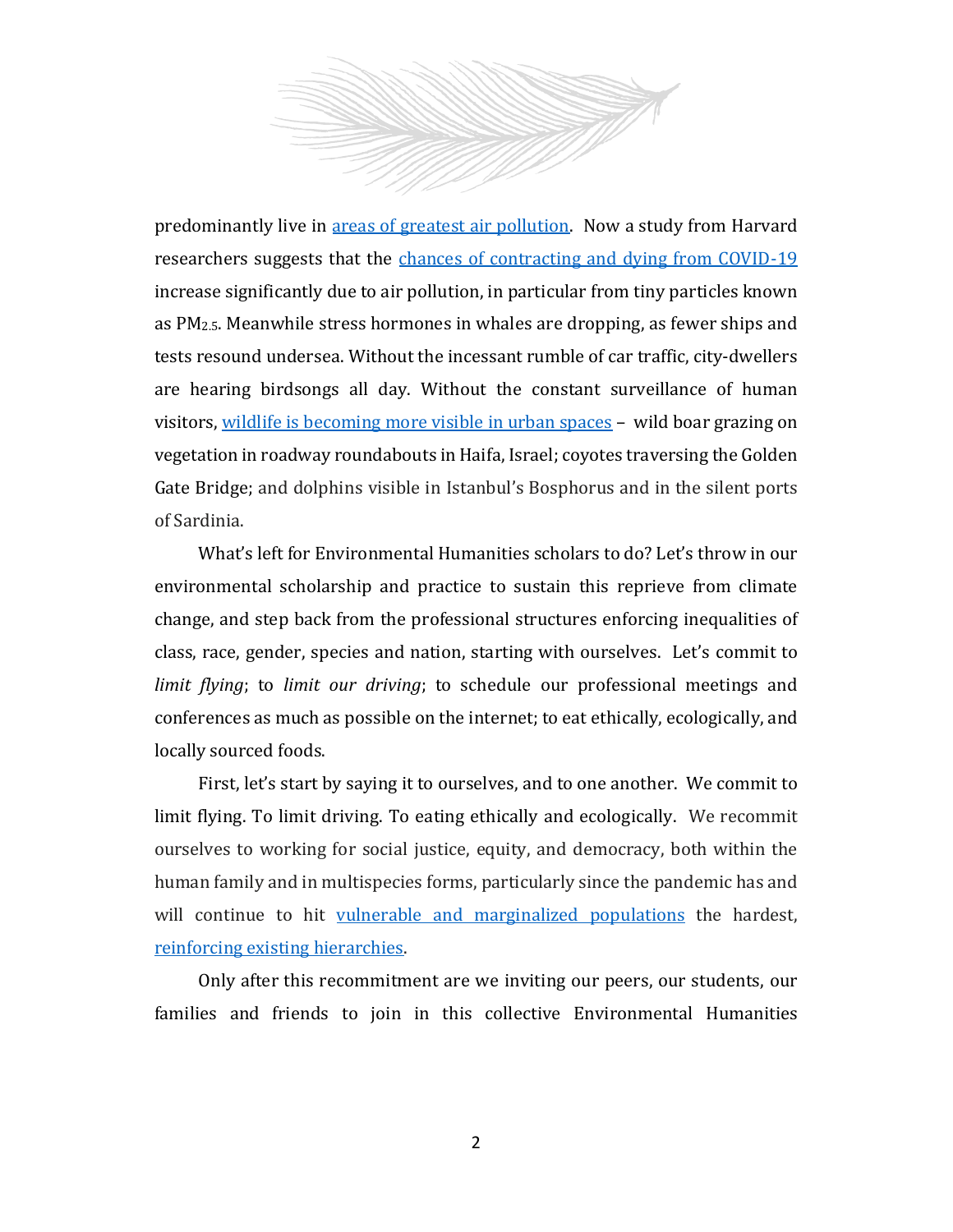

commitment to slowing climate change with our very life practices – an action wholly congruent with efforts to achieve larger social and structural change.

*Limit your flying to conferences*. If your articles, presentations, classes, arts and activism mean what you say, this is the moment to show it. The enforced constraints of the present COVID-19 pandemic have revealed to us just how much we can still accomplish without elective travel for physical meetings.

*Review your diet*. The lives and deaths of most "food" animals in industrialized nations are instrumentalized for human carnivory, variously brutal in their confinements and slaughter – the finger points back at us, if we fund these diets. And there are more ecological choices.

We've had the data for decades – from the United Nations' report on *[Livestock's Long Shadow](http://www.fao.org/3/a0701e/a0701e00.htm)* (2006), to the research of [Springmann,](https://www.pnas.org/content/113/15/4146) *et. al* on the health and climate change benefits of plant-based diets, as well as numerous articles in *[The Guardian](https://www.theguardian.com/environment/2018/oct/10/huge-reduction-in-meat-eating-essential-to-avoid-climate-breakdown)* and even Paul Hawken's *[Drawdown](https://drawdown.org/)*, which lists plant-rich diets and reduced food waste as the top #3 & #4 of 100 solutions to climate change.

No one listed the Coronavirus in those solutions to climate change. But it's working to slow human activities – at too high a cost. And it has opened up a moment for actualizing larger social and structural transformations, but whether these changes will promote democracy or dictatorship remains to be seen.

COVID-19 is our opportunity to put our lives – and the lives of the morethan-human world – beside our scholarship. While we continue to work fo[r long](https://www.theguardian.com/world/2020/apr/07/what-coronavirus-can-teach-us-about-hope-rebecca-solnit)[term cultural and economic changes,](https://www.theguardian.com/world/2020/apr/07/what-coronavirus-can-teach-us-about-hope-rebecca-solnit) we recognize *the personal is the political* – and we commit to limit flying and to review our dietary practices.

These steps are merely a beginning. In the context of the present COVID-19 crisis, this process seems to have chosen us. Not following through on the